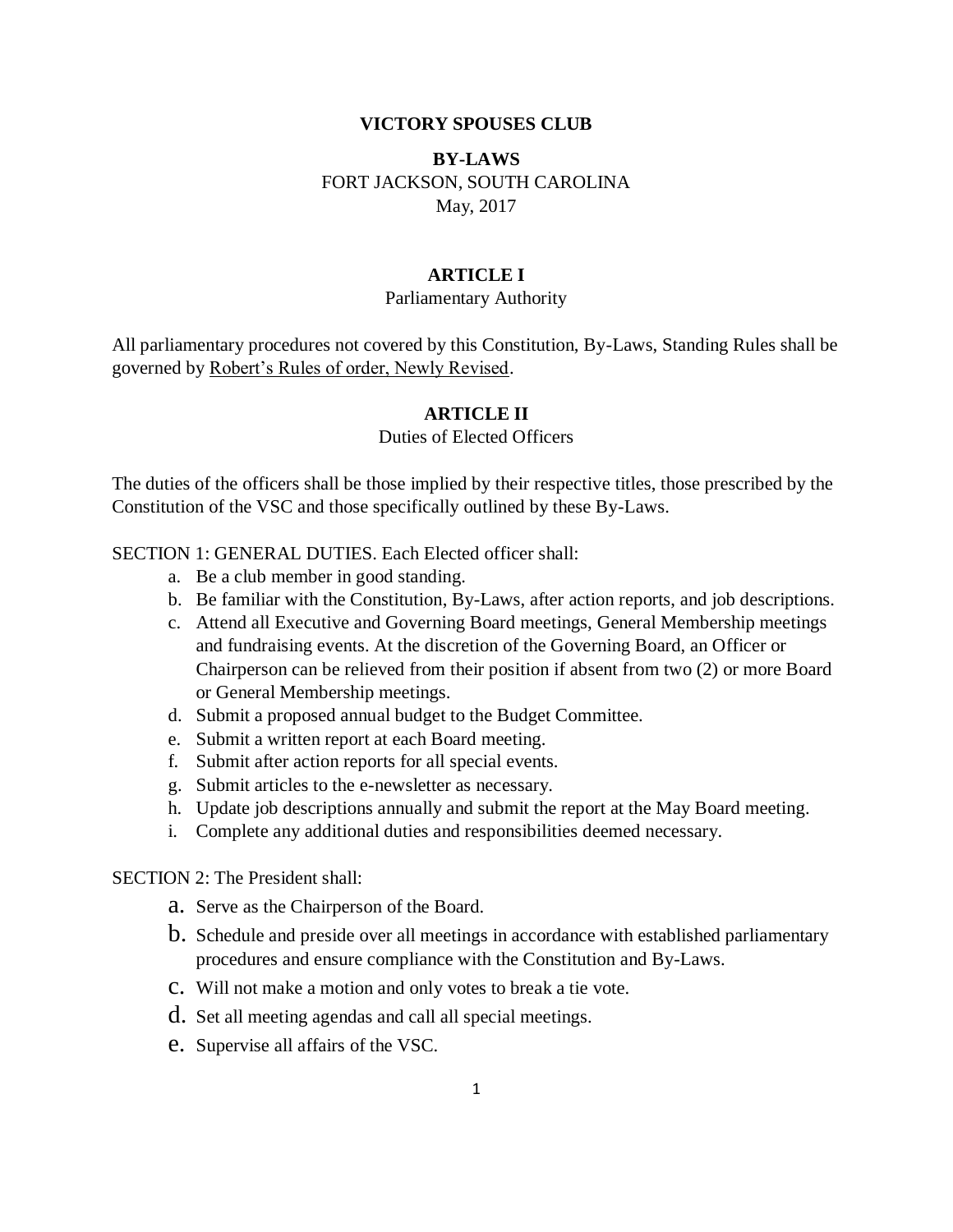- f. Appoint the Parliamentarian.
- g. Select Chairpersons for the Governing Board with the approval of the Executive Board.
- h. Serve as the ex-officio member of all standing committees except for the Nominating committee.
- i. Co-chair the Budget Committee.
- j. Be bonded and serve as the custodian of the VSC accounts. The President will sign all checks in the absence of the treasurer and co-sign checks over the amount of three hundred dollars (\$300.00).
- k. Will ensure all bank account signature cards are current.
- l. Represent the VSC or appoint a designee to all councils requiring VSC representation.
- m. Take inventory of all VSC property with the outgoing President.
- n. Review and sign all minutes to include financial reports and budgets before they are forwarded to the Installation Commander or designee.
- o. Appoint replacements to fill vacancies occurring in the elected VSC officers. These appointments must have the approval of the Executive Board.
- p. Have the authority to approve purchases less than fifty dollars (\$50.00) without prior approval of the Governing Board. A written record shall be kept of all expenditures, and all expenses will be subject to monthly review of the VSC governing board.
- q. Purchase the outgoing VSC Board member gifts keeping within the budgeted amount.
- r. Assume responsibilities of the Treasurer in his/her absence.
- s. Serve on the planning committee for the welcome/farewell function for the Installation Commander's spouse, the Soldier Support Institute Commander's spouse, the Post Command Sergeant Major's spouse, and the Soldier Support Institute Command Sergeant Major's spouse.
- t. Submit a monthly article to the E-newsletter, if necessary.
- u. Monitor the VSC web page and social media for information accuracy.
- v. Prepare an after-action report to include all duties performed by the President not specifically directed by the By-Laws.
- w. Collect all written after-action reports, including year end reports and special event reports.
- x. Direct the Parliamentarian, or his/her designee, to conduct all telephonic or electronic votes.

SECTION 3: The First Vice President shall: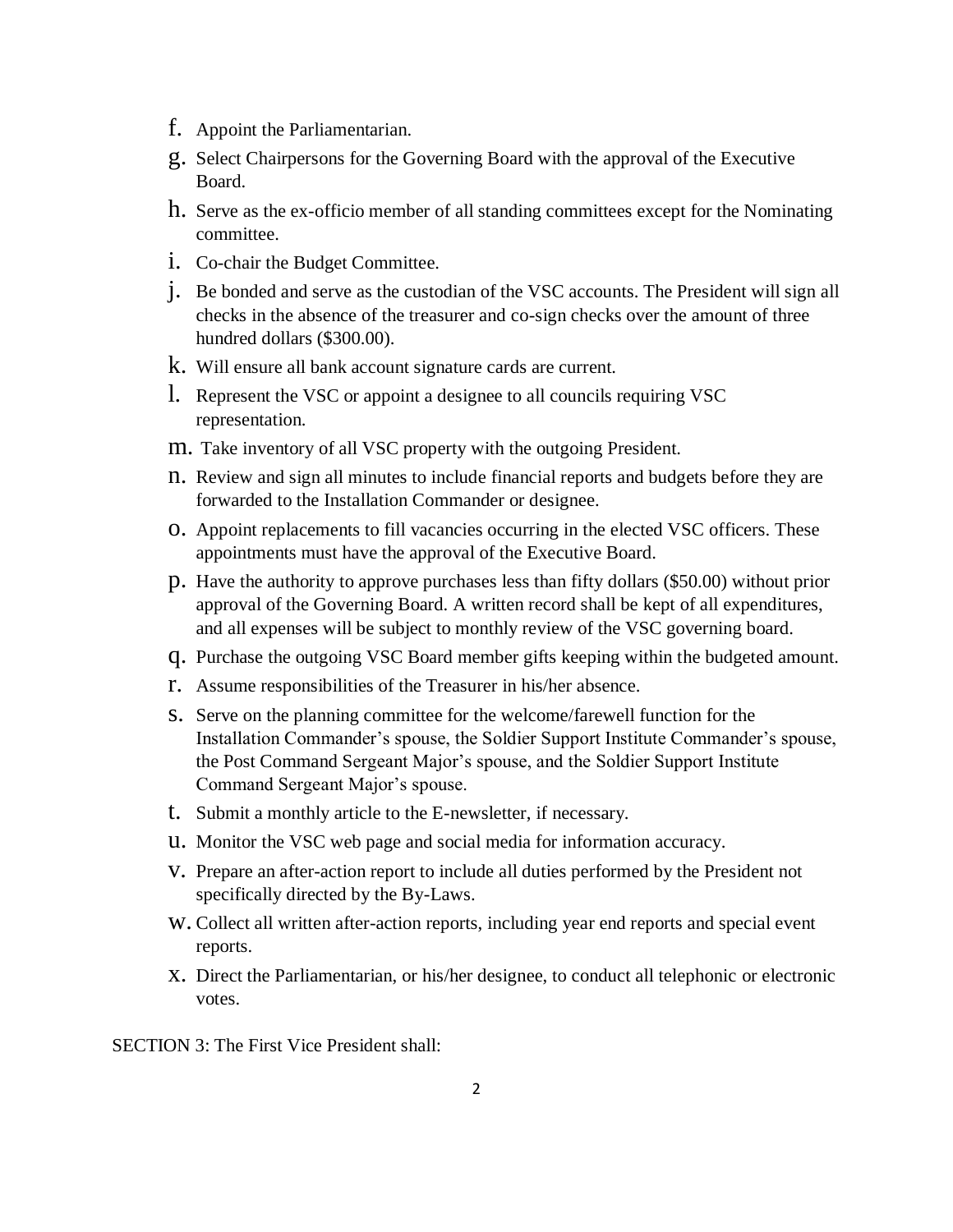- a. Assist the President as needed.
- b. Be a voting member of the Executive and Governing Board.
- c. Assume the duties of the President during any temporary absence. In the event the VSC President cannot complete the term of office, the First Vice President shall assume the duties of the President and appoint a successor to the position of First Vice President with the approval of the Executive Board as prescribed in the Constitution.
- d. Maintain a working knowledge of all VSC activities.
- e. Be bonded and serve as custodian of the VCS accounts. Write checks in the absence of the Treasurer and/or President and co-sign any check over the amount three hundred dollars (\$300.00) in the absence of the President.
- f. Serve on the Budget, Scholarship, and Constitution committees.
- g. Serve as the Chairman of all Fundraising events. In this capacity, he/she may:
	- 1. Plan and coordinate all projects to raise monies for the Scholarship fund.
	- 2. Appoint committees to assist with fundraising events and oversee the coordination of these events.
	- 3. Present proposed fundraising activities with estimated costs to the Governing Board for approval.
	- 4. Request approval for the annual event of the VSC from the Installation Commander or his/her designee, Fort Jackson, at least 60 working days prior to the date of the event if the event is to take place on Fort Jackson.
	- 5. Maintain all forms, records, and rosters for the fundraising event and encourages all volunteers to register with the Volunteer Management Information system (VMIS).
	- 6. Will collect and turn over all income and receipts to the Treasurer within five (5) days of the annual fund raising activity.
	- 7. Will ensure the after-action report is submitted by the chairmen for each event within two  $(2)$  weeks of the annual fund raising activity.

SECTION 4: The Second Vice President shall:

- a. Assist the President as needed.
- b. Be a voting member of the Executive and Governing Board.
- c. Maintain a working knowledge of all Club activities.
- d. Serve on the Budget and Constitution Committees.
- e. Be bonded.
- f. Serve as the Coordinator of the Programs Committee. In this capacity, he/she will:
	- 1. Present proposed program idea with the estimated cost to the Executive Board and Governing Board for approval. This will include the VSC Super Sign-Up held prior to the first luncheon, and monthly programs for General Membership monthly meetings.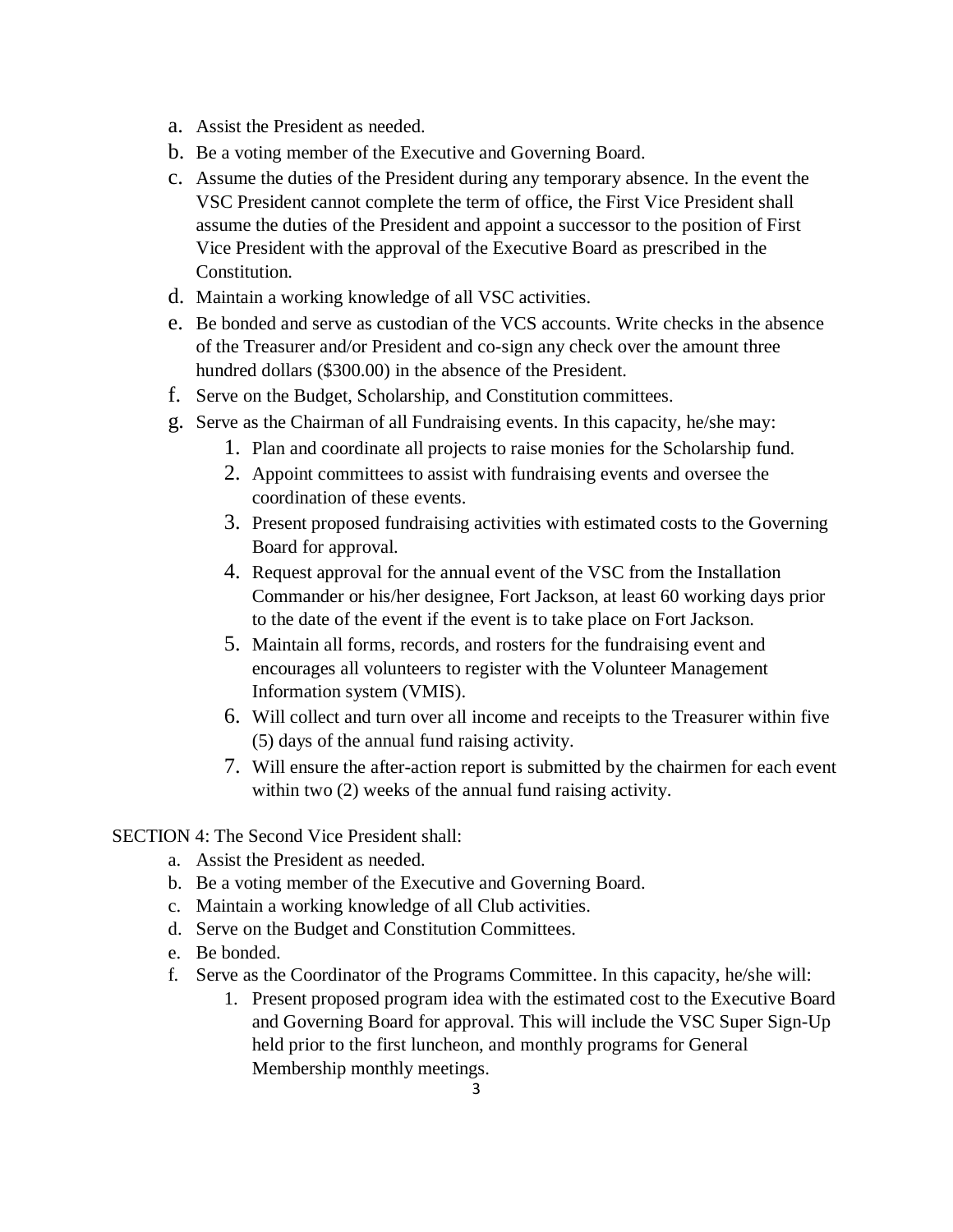- 2. Organize, schedule, and coordinate each monthly General Membership meeting to include an activity and/or a guest speaker.
- 3. Coordinate with other Chairpersons (Reservations, Hospitality, Marketing, Vendor Coordinator, Membership, Ways & Means, and Treasurer) for General Membership meetings.
- 4. Arrange with the Officers' Club, NCO Club, or other venue for the General Membership meetings. Duties include but are not limited to planning menus, reporting reservation count to the contracted venue, signing contracts, arranging for and special equipment needed for the event and arranging for child care as needed for each event.
- 5. Present any honorarium to program participants and write all necessary thankyou notes for the monthly programs.
- 6. In the absence of the President and First Vice President will perform the duties of the President.

SECTION 5: The Secretary shall:

- a. Be a voting member of the Executive and Governing Board.
- b. Work in coordination with the President to prepare all meeting agendas and collect and distribute all board member reports prior to the meeting.
- c. Record and preserve the minutes of all Executive Board meetings and monthly Governing Board meetings and present them for approval at the next Executive/Governing Board meeting to include the names of all Board Members present.
- d. Receive and maintain all official records to include for four (4) copies of the After-Action reports for each board position. One copy will be given to the PRESIDENT, one to the historical files, one to the files of the Secretary and one to remain in the file for each board position.
- e. Forward a signed copy of the minutes and the monthly financial statements and other attachments to the Installation Commander's designee through MWR, Financial Management Division, Fort Jackson within ten (10) working days of the Board meeting.
- f. Be the designated custodian of the Club's records, except the Treasurer's books, for a minimum of three (3) years.
- g. Keep a current roster of the Governing Board, to include addresses, email addresses, and phone numbers. Roster must be submitted to MWR at the beginning of the year and/or when any changes are made.
- h. Prepare the correspondence of the Club to include thank-you notes, special invitations, letters, and certificates of appreciation upon approval of the President.
- i. Members of the Governing Board by telephone or electronically of the time and place of meetings and of any special meetings as requested by the President.
- j. Retrieve mail from the Post Office and arrange delivery to appropriate Board and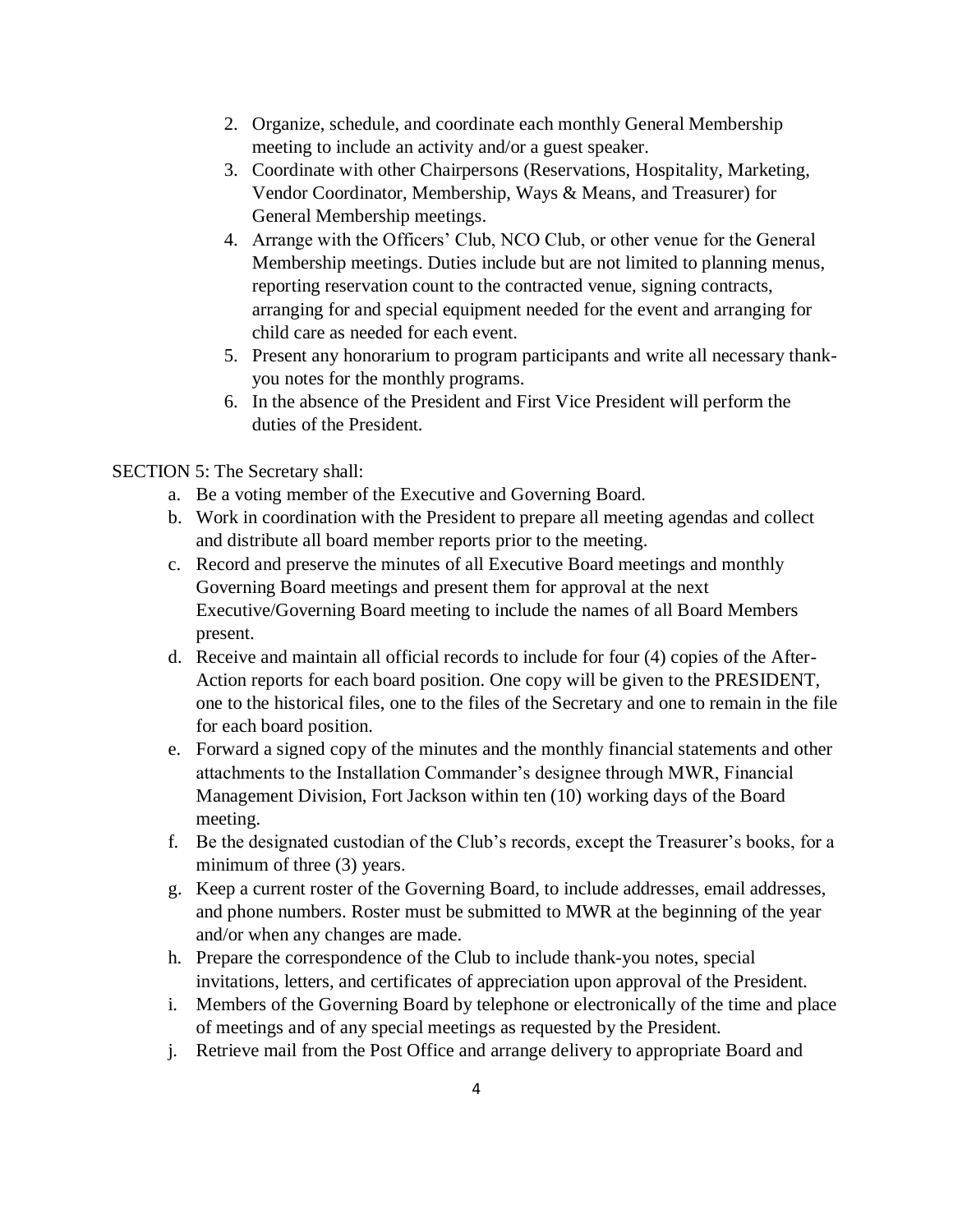Committee members in a timely manner.

- k. Keep stationery supplies current.
- l. Perform the duties of the Volunteer Chairperson in his/her absence.
- m. Submit an after-action report at the end of the year.

SECTION 6: The Treasurer shall:

- a. Be a voting member of the Executive and Governing Board.
- b. Be bonded and ensure bonding is secured in accordance with the Constitution and By-Laws.
- c. Be the primary signer on the Club Operating and Scholarship accounts. Shall secure signature of the President, or his/her designee on a check over three hundred dollars (\$300.00). In the event the President is unavailable, the First  $(1<sup>st</sup>)$  Vice President may serve as an authorized second signature.

# PLEASE NOTE THE REMAINING ENUMERATION POINTS FOLLOWS IN THE PROPER ALPHABETIC SEQUENCE THAT IS FOUND IN THE DOCUMENT.

- d. Receive, safeguard, disburse, deposit, and account for all funds and assets of the VSC.
- e. Maintain all financial records to include bank statements, reconciliation statements, and a copy of the IRS tax-exempt status for a minimum of seven (7) years.
- f. Chair the Budget committee and prepare a budget report in June and January on the status of the funds for review and approval by the Board and submitted to be submitted to General Membership for final approval.
- g. Prepare a financial report to be presented at the monthly Governing Board meeting. These financial reports are for information only and need not be voted upon by the Governing Board. Ensure financial reports are posted for review by General Membership in September, January, and May.
- h. Attend all General Membership meetings and Fundraisers to confirm cash receipts and cash disbursements.
- i. Be responsible for money boxes with sufficient change to support all functions.
- j. Ensure that the accounting system conforms to requirements of DoD instructions, all Fort Jackson regulations, and all Army regulations.
- k. Provide the Secretary with two (2) copies of the monthly financial report signed by the President.
- l. Prepare an annual financial report of receipts and disbursements for accounts receivable following the end of the VSC year. Copies of the annual financial reports shall be given to the incoming Board. These reports, with supporting vouchers and bank statements shall be forwarded to the auditor within six (6) weeks from the date of the May Governing Board meeting. A copy of the final audit shall be furnished to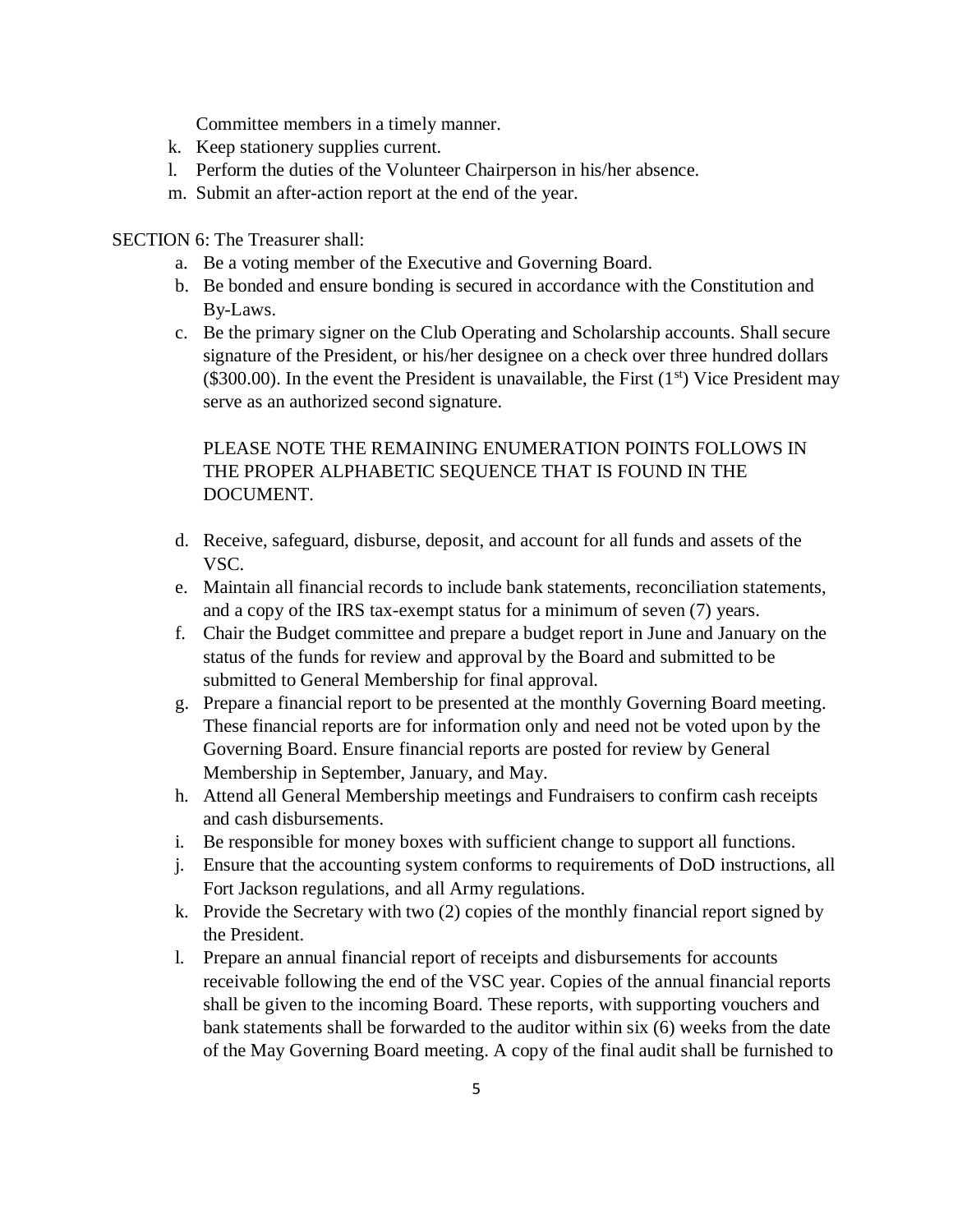the approving authority.

- m. Arrange for the filing of tax forms as necessary.
- n. Reimburse expenditures upon properly prepared vouched and receipts within thirty (30) days of purchase.
- o. Recover any Non-sufficient (NSF) charges and additional debt billed to the VSC from a member incurring the charge.
- p. Maintain a minimum balance of one thousand dollars (\$1000.00) in the Scholarship fund.
- q. Submit a proposed budget to the out-going Governing Board no later than the May board meeting for submission with the Budget Committee recommendation to the newly elected and appointed Governing Board.
- r. Serve on the Scholarship Committee.
- s. Submit an after-action report upon departure or completion of term.

## **ARTICLE III**

#### Non-Voting Members of the Governing Board

SECTION 1: Honorary Board Members shall:

- a. Be the spouse of the Fort Jackson Installation Commander and the spouse of the Soldier Support Institute Command or his/her designee.
- b. Be invited to attend Executive and Governing Board meetings, general membership meetings, and fund raising activities.
- c. Serve in an advisory role and provide policy guidance to the VSC.
- d. Is a non-voting member of the Board.
- e. Be a VSC member in good standing.

SECTION 2: Honorary Advisors shall:

- a. Be the spouse of the Fort Jackson Post Command Sergeant Major and the spouse of the Soldier Support Institute Command Sergeant Major or their designated appointee.
- b. Attend Executive and Governing Board meetings, general membership(s) meetings and fund-raising events.
- c. Serve in an advisory role without a board vote.
- d. Be a VSC member in good standing.

### SECTION 3: The Parliamentarian shall:

- a. Be a VSC member in good standing.
- b. Be appointed by the President with the approval of the Executive Board.
- c. Be a non-voting member of the Executive and the Governing Board.
- d. Coordinate all voting to include written and absentee ballots when needed.
- e. Coordinate all telephonic and electronic votes when directed by the President, in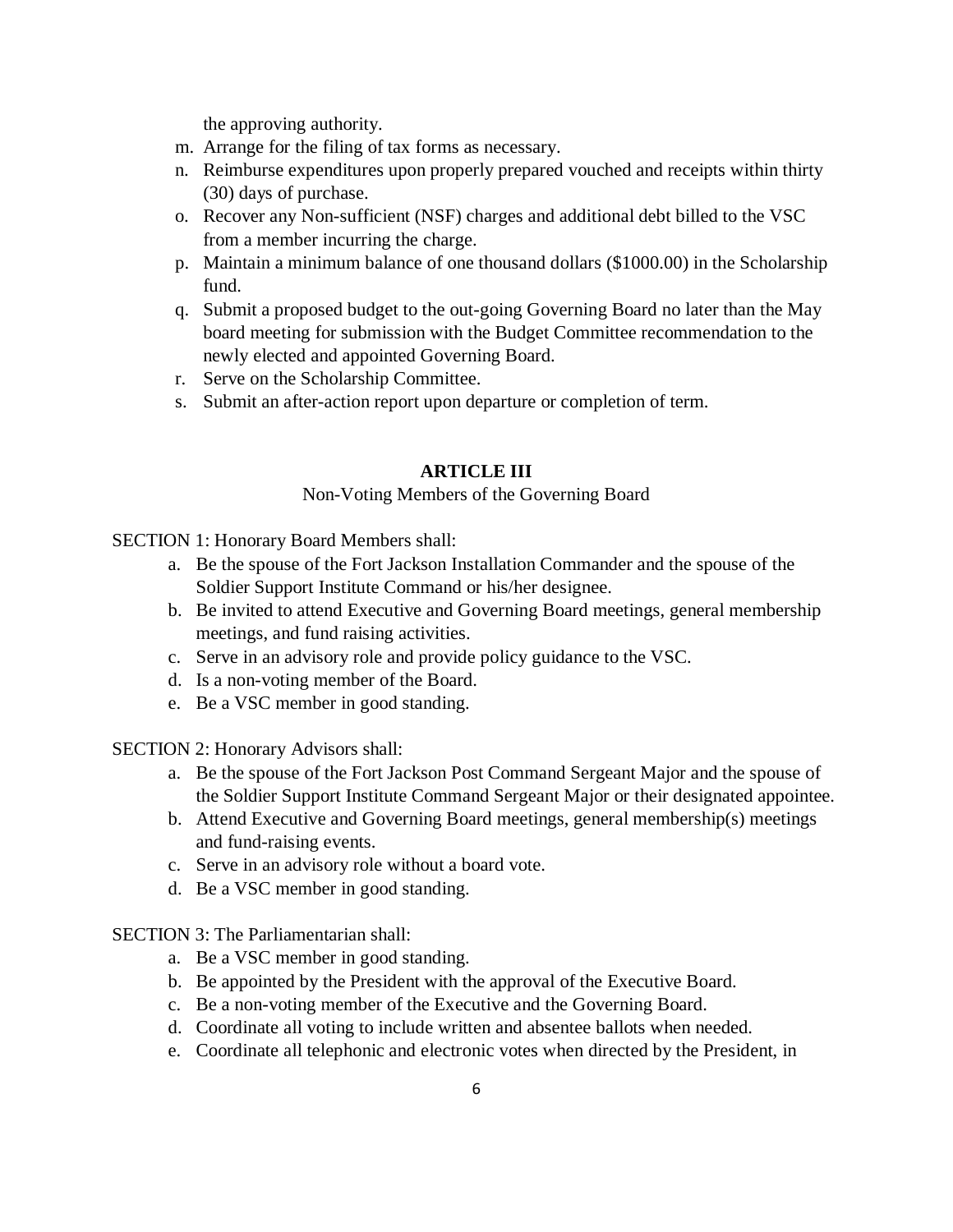coordination with the Secretary and in accordance with Article IX of the Constitution.

- f. Declare if a quorum is or is not present and keep written records of ballot votes.
- g. Possess the book Robert's Rules of Order and be familiar with proper procedures.
- h. Ensures that all meetings are conducted according to the Constitution, By-Laws, and Robert's Rules of Order, Revised.
- i. Advises and aids the President as needed in regards to the Constitution, By-Laws, and the Post and DoD regulations relating to private organizations.
- j. Be an impartial mediator in the conduct of all VSC business.
- k. Serve as the chairperson and organize the Constitutional Review Committee to be held not later than February of every odd year and serve as liaison with Fort Jackson FMWR (Family, Morale, Welfare and Recreation) for all aspect of Constitution and By-Laws compliance.
- l. Present Constitution and By-Laws changes to the Governing Board and the General Membership for approval.
- m. Coordinate and submit private organization revalidation three (3) months prior to expiration.
- n. Serve as Chairperson of the Nominating Committee and help with the Installation Ceremony for the new Executive Board Members.
- o. Announce in January to General Membership VSC leadership opportunities.
- n. Coordinate with Honorary Advisors, Honorary Presidents, and Second (2<sup>nd</sup>) the installation of VSC new Officers at the May General Membership meeting.
- o. Ensures that each Governing Board member has a copy of the Constitution and By-Laws.

### ARTICLE IV

### Appointed Members of the Governing Board

The President appoints all Governing Board Positions, and the duties of all Board Members shall be those implied by their respective titles and those specified in the By-Laws. One vote per position is allowed and voting is limited to two (2) votes per person when one person holds two positions.

### SECTION 1: General Information:

Appointed Members of the Governing Board shall:

- a. Be a VSC member in good standing.
- b. Be a voting member of the Governing Board in accordance with Article IX, Section 4 of the Constitution.
- c. Attend all Governing Board meetings and remain until all business is completed. At the discretion of the Governing Board, an Officer or Board Member can be removed if absent from two (2) or more Board or General Membership meetings.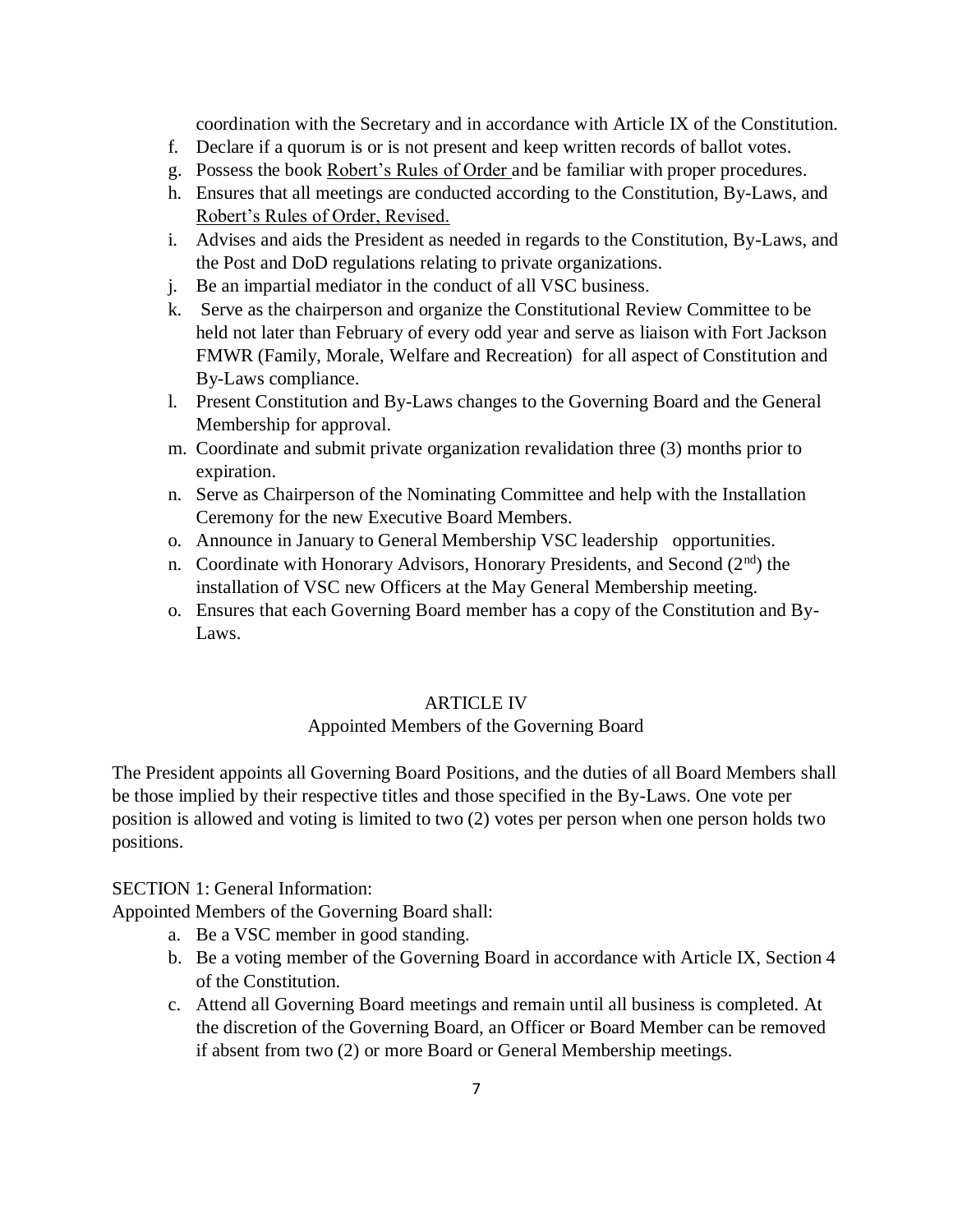- d. Attend all General Membership meetings to include special functions.
- e. Submit a proposed budget.
- f. Submit a monthly report at each Governing Board meeting to include a "No report at this time" statement.
- g. Submit information to the e-newsletter editor and Webmaster as needed.
- h. Update job descriptions annually and submit prior to the end of the governing year.
- i. Maintain files: of their duties, the after-action reports, the minutes of the Governing Board meetings, the monthly financial reports, and copies of the Constitution and By-Laws to submit to their successor.
- j. Submit an after-action report at the end of the year.
- k. Form committees as needed from General Membership, with the exceptions of the Nominating Committee, Budget Committee, and the Constitution Review committee.
- l. Maintain a copy of and be familiar with the Constitution and By-Laws, after action reports, and job descriptions for all positions.
- m. Be assigned any additional responsibilities deemed necessary for the benefit of VSC or as delegated by the President.

# SECTION 2: APPOINTED GOVERNING BOARD MEMBERS

- a. ACTIVITIES shall:
	- 1. Organize and initiate social activities among VSC members and recruit a POC for each activity.
	- 2. Coordinate and arrange for activity sign-up at all meetings.
	- 3. Provide a list of activities to the e-newsletter Editor, Webmaster, Publicity, and Social Media Board Members in advance of events.
	- 4. Act as a liaison between the Governing Board and any social activity affiliated with the VSC.
	- 5. Perform all duties as outlined in Article IV, Section 1 of these By-Laws.
	- 6. Submit an after-action report upon completion of duties.

### b. HISTORIAN shall:

- 1. Arrange for pictures to be taken at VSC functions and special events.
- 2. Create for presentation to the President and Advisors annual scrapbooks. The Scrapbook may by in electronic form.
- 3. Perform all duties as outlined in Article IV, Section 1 of these By-Laws.
- 4. Submit an after-action report upon completion of duties.
- c. HOSPITALITY shall:
	- 1. Ensure that an official greeter is present at each General Membership function to welcome newcomers and guests.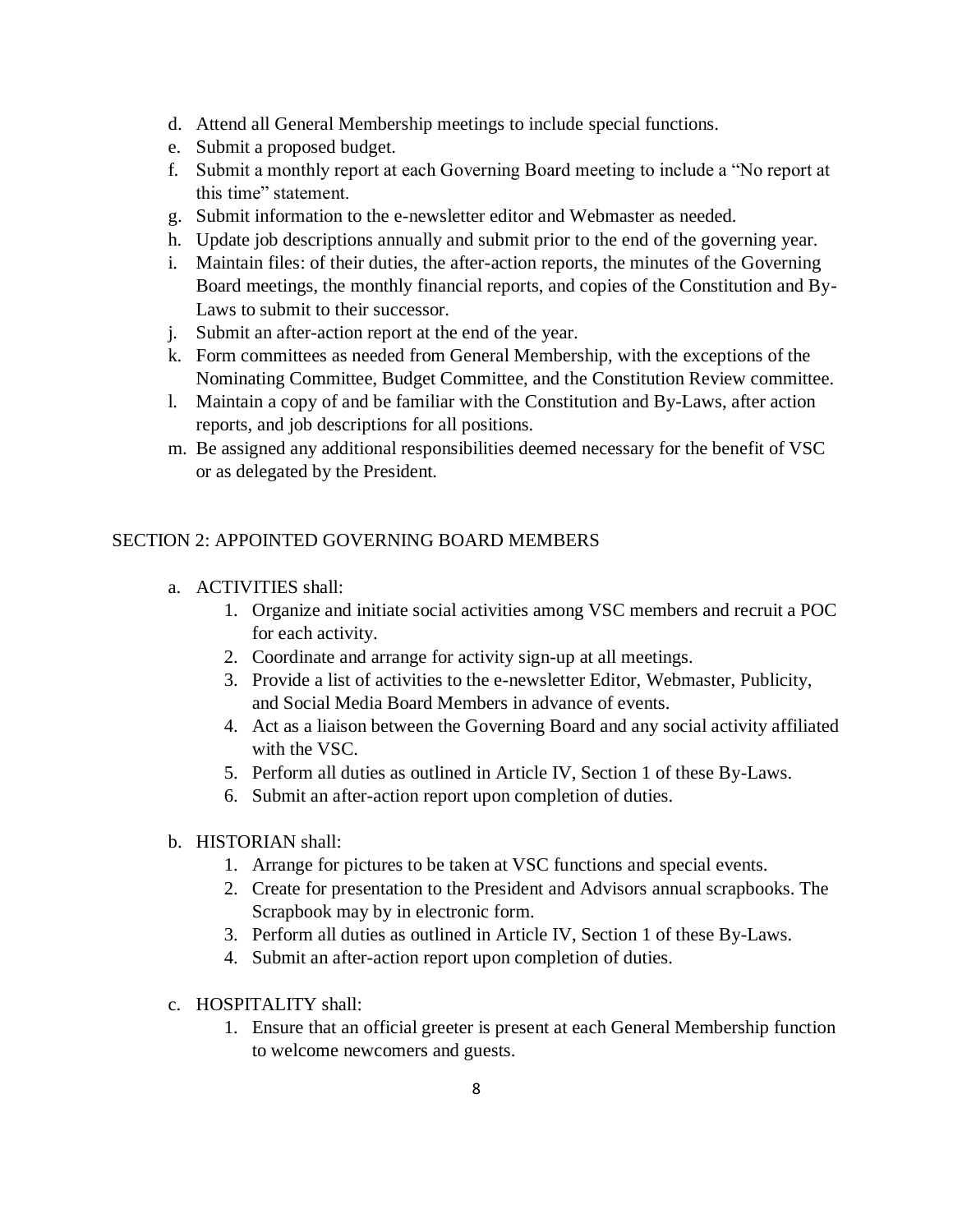- 2. Check with the Reservation Chairperson for names of any new members that may be attending an event and appropriately acknowledge new members at the function.
- 3. Chair the committee to plan welcomes and farewells for incoming and outgoing Spouse(s) of the Fort Jackson Installation Commander, Post Command Sergeant Major, Soldier Support Institute Commander, and Soldier Support Institute Command Sergeant Major.
- 4. Perform all duties as outlined in Article IV, Section 1 of these By-Laws.
- 5. In coordination with Ways and Means offer tickets of opportunity at each function when necessary.
- 6. Submit an after-action report upon completion of duties.
- d. MEMBERSHIP shall:
	- 1. Be bonded.
	- 2. Collect dues and submit money to the Treasurer in a timely manner.
	- 3. Keep and maintain all membership records.
	- 4. Organize a "Super Sign-Up" event.
	- 5. Submit an after-action report when leaving position.
	- 6. Perform all duties as outlined in Article IV, Section 1 of these By-Laws.

### e. PUBLICITY and SOCIAL MEDIA shall:

- 1. Publicize all VSC activities.
- 2. Attend the Community Information Exchange meetings.
- 3. Provide approved written articles for submission to the public as deemed necessary.
- 4. Solicit publicity for VSC activities from local newspapers, Radio, TV, and other outlets with the approval of the Public Affairs Office.
- 5. Prepare information and flyers (as needed) for monthly newsletters, Community Information Exchange meeting, and Newcomers briefing.
- 6. Perform all duties as outlined in Article IV, Section 1 of these By-Laws.
- 7. Maintain the VSC Facebook, Instagram & Twitter page.
- 8. Submit an after-action report upon completion of duties.

### f. E-NEWSLETTER EDITOR shall:

- 1. Gathers information to be published in the VSC monthly.
- 2. Designs the newsletter and insures the newsletter is delivered to VSC members.
- 3. Appoints a staff to take photographs at any VSC activity.
- 4. Writes articles for VSC publication.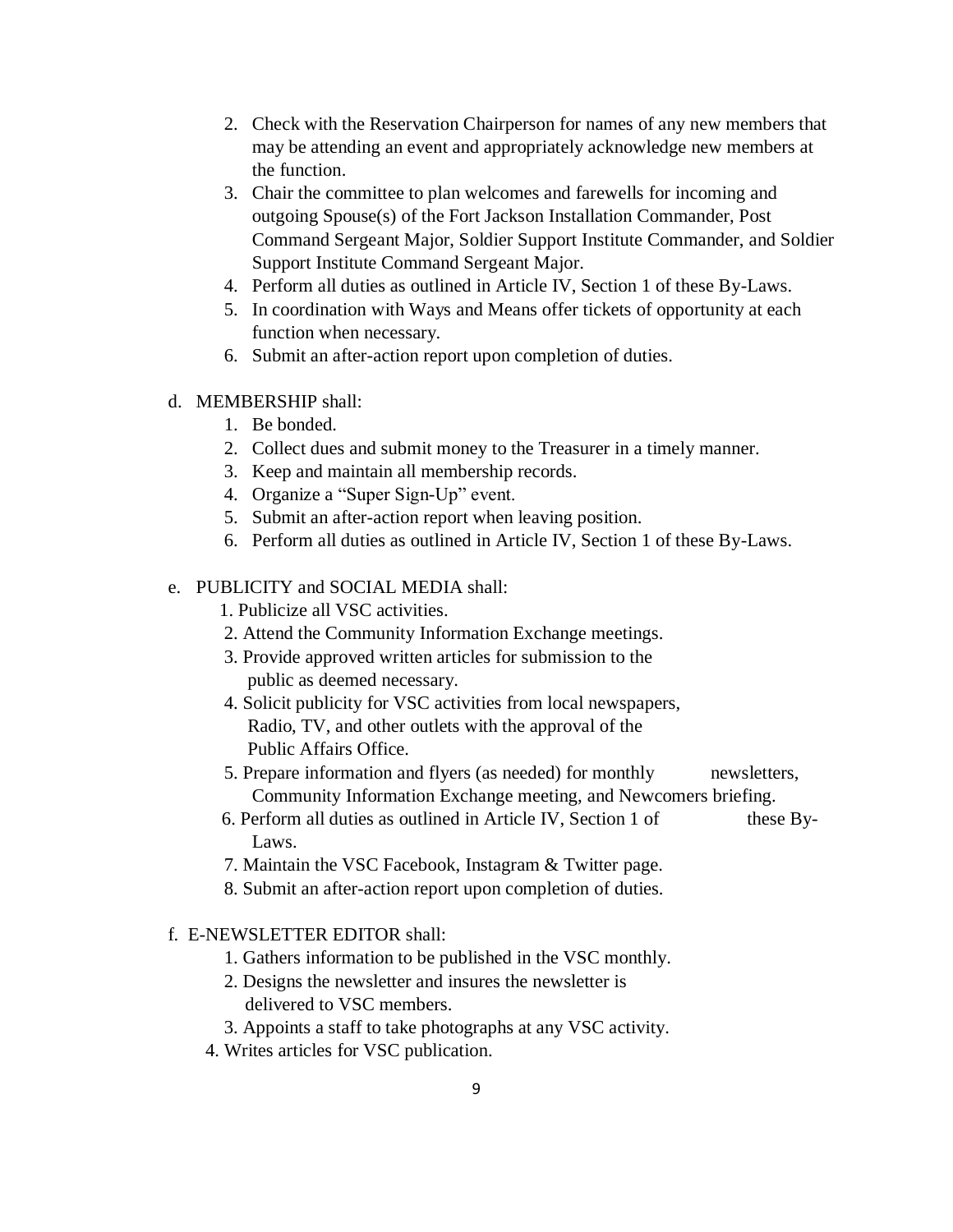- 5. Maintains a file of all published VSC newsletters.
- 6. Performs all duties as outlined in Article IV, Section 1 of these By-Laws.
- 7. Submits an after-action report upon completion of duties.
- g. WEBMASTER shall:
	- 1. Will design, update, and maintain the VSC website.
	- 2. Current announcements and information will be coordinated with the Enewsletter Editor and Publicity Board Members.
	- 3. Maintain a file with all website information to include any passwords, contact persons, obligations, and/or contracts.
	- 4. Perform all duties as outlined in Article IV, Section 1 of these By-Laws.
	- 5. Complete and submit an after-action report upon completion of duties.

### h. RESERVATIONS shall:

- 1. Be bonded.
- 2. Update and print a Reservation Policy to include a section allowing a request for yearly permanent reservations. This will be made available to VSC members via the VSC website, E-newsletter, social media, and other appropriate venues.
- 3. Take reservations for all General Membership functions.
- 4. Report the number of reservations to the Second Vice President.
- 5. Maintain a current reservation list and make changes as needed.
- 6. Ensures each member and guest has a name tag for monthly functions.
- 7. Receives full payment from each member to attend the event.
- 8. After each function, notifies in writing a request for payment from those people who made a reservation and failed to cancel the reservation prior to the deadline.
- 9. Performs all duties as outlined in Article IV, Section 1 of these By-Laws.
- 10. Complete and submit an after-action report upon completion of duties.
- i. SCHOLARSHIPS shall:
	- 1. Research and establish with the Governing Board timelines, guidelines goals for the current VSC year scholarship program.
	- 2. Coordinate, update, and assemble materials, applications, and establish a Selection committee for the VSC scholarship program by November  $1<sup>st</sup>$  of the current VSC year.
	- 3. Select members to serve on the Scholarship committee. Committee members cannot be related to any applicant.
	- 4. Chair the Scholarship Committee.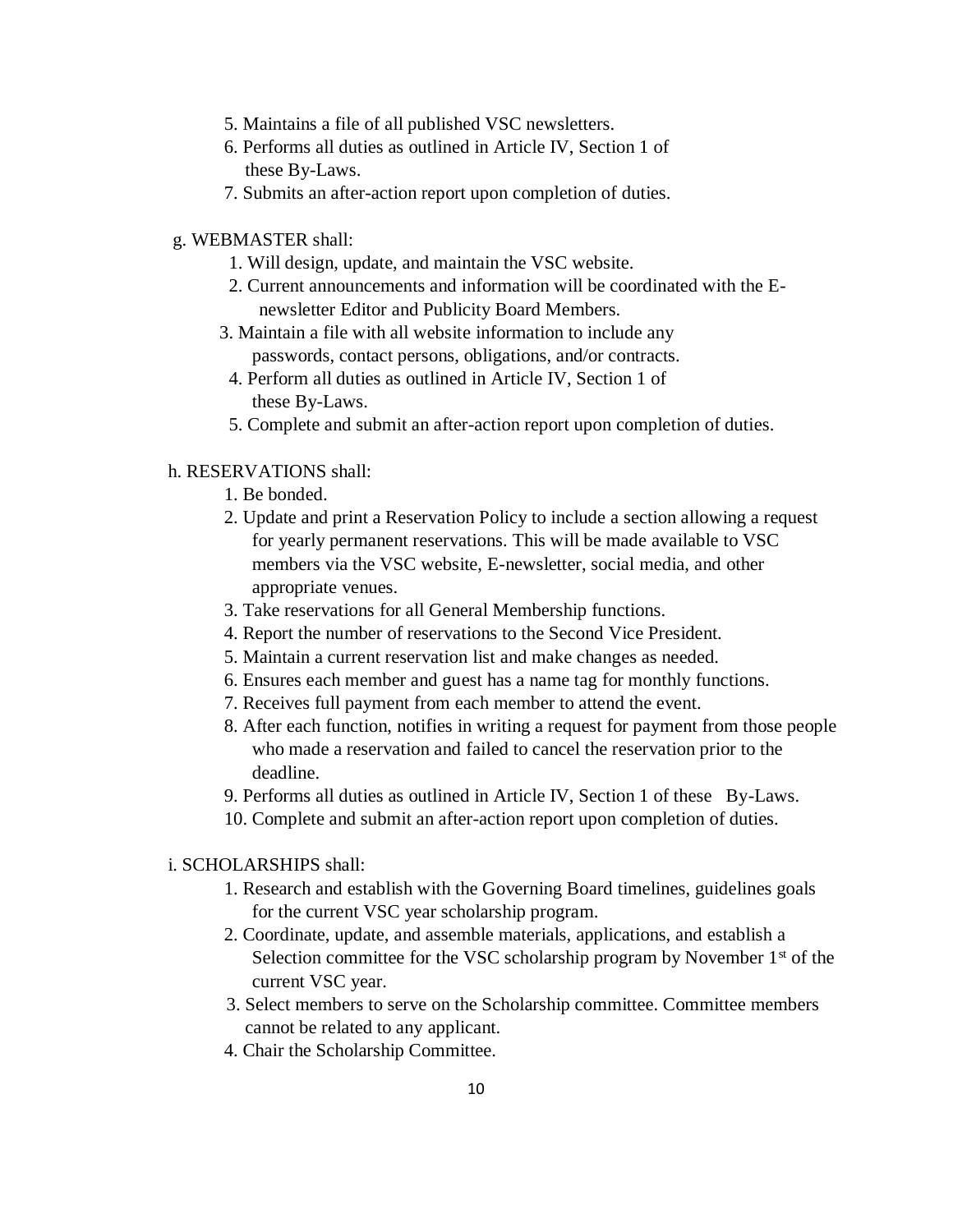- 5. Distribute the scholarship application packets three (3) months prior to the application deadline.
- 6. Ensure that all applicants are members of VSC or children of VSC members.
- 7. Receive, review, and copy all scholarship applications and redact all personal identifying information of the applicant.
- 8. Meet with committee members after they have reviewed the applications and preside over the selection process.
- 9. Notify applicants they were not selected prior to the publication of recipients.
- 10. Notify all recipients that were selected.
- 11. Submit to Marketing, E-newsletter Editor, Website, and Publicity an Article and photograph to announce recipients.
- 12. Coordinate distribution of scholarship checks with the Treasurer and Ensure their timely delivery to be paid directly to the recipient's school.
- 13. Perform all duties as outlined in Article IV, Section l of these By-Laws.
- 14. Complete and submit an after-action report upon completion of duties.

### j. COMMUNITY SERVICE shall:

- 1. Plan and coordinate all community service projects to support non-profit organizations and charities that support military service members and their families located in the Fort Jackson community.
- 2. Submit recommendations for community service projects for approval by The Governing Board.
- 3. Perform all duties as outlined in Article IV, Section 1 of these By-Laws.
- 4. Complete and submit an after-action report upon completion of duties.

### k. WAYS AND MEANS shall:

- 1. Be bonded.
- 2. Propose, develop ideas, plan and execute methods of raising operating funds for the VSC.
- 3. Maintain current inventory of supplies.
- 4. Replenish inventory of sale items as necessary when funds are available.
- 5. Ensure monies are counted and turned into the Treasurer.
- 6. Not enter a contract or legal obligation without consent of the Governing Board.
- 7. Coordinate with the Vendor Coordinator for items to be donated at VSC functions.
- 8. Provide a monthly report of sales and inventory at Governing Board meetings.
- 9. Perform all duties as outlined in Article IV, Section 1 of these By-Laws.
- 10. Complete and submit an after-action report upon completion of duties.

### l. VENDOR COORDINATOR shall: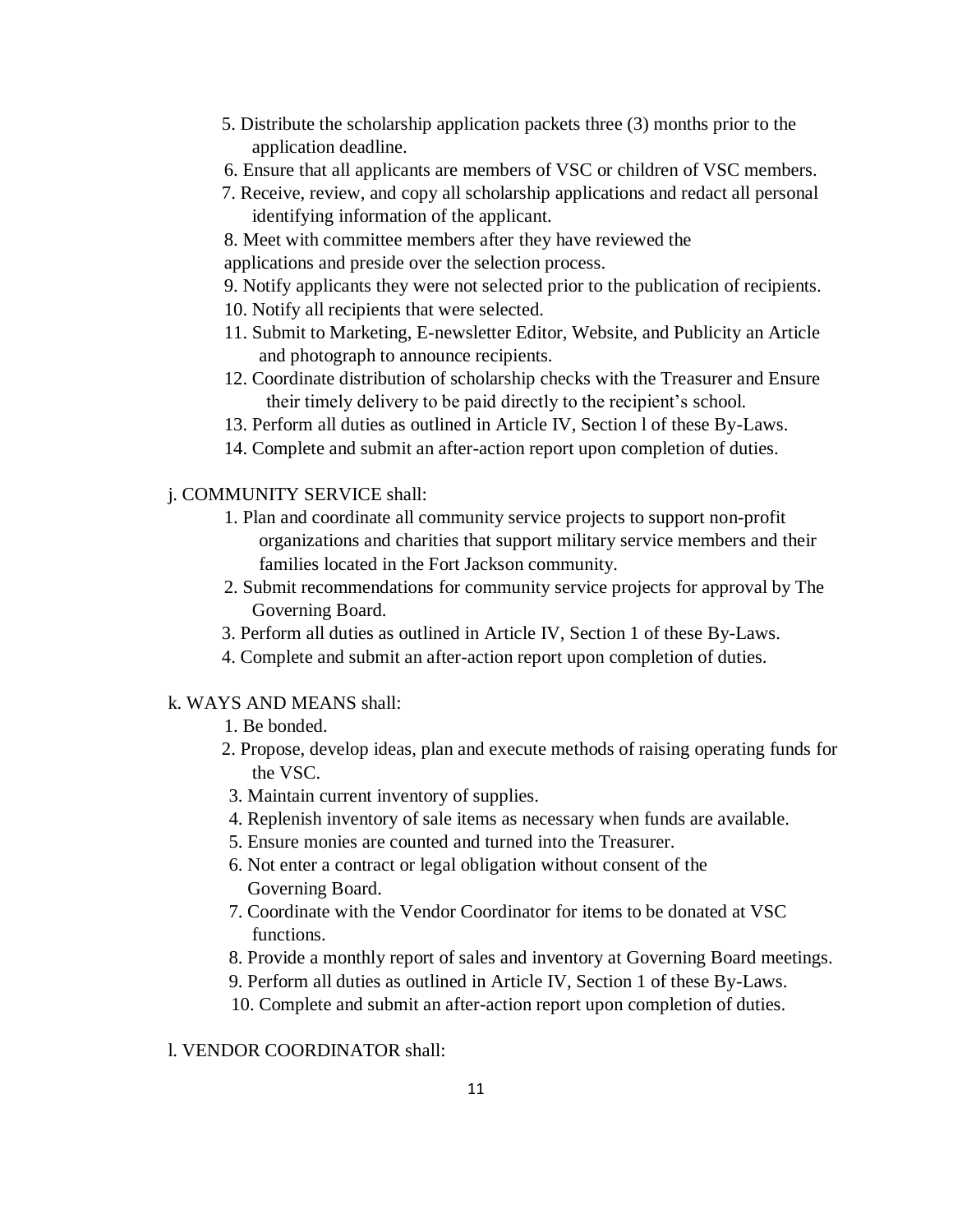- 1. Be bonded.
- 2. Coordinate vendors for each luncheon.
- 3. Collects table fees from each vendor.
- 4. Collects from each vendor one item for the opportunities.
- 5. Decides on the number of tables needed to accommodate the number of vendors at each luncheon.
- 6. Notifies the Second  $(2<sup>nd</sup>)$  Vice President of the number of vendors attending and the number of tables needed.
- 7. Coordinates with the Reservation Chairperson the number of meals for vendors.
- 8. Ensures each vendor has a vendor policy letter and completes and signs vendor agreement policy.
- 9. Perform all duties as outlined in Article IV, Section l of these By-Laws.
- 10. Complete and submit an after-action report upon completion of duties.

### m. VOLUNTEER COORDINATOR shall:

- 1. Recruit volunteers for all events.
- 2. Maintain a file and distribute forms necessary for tacking and reporting volunteer hours. Ensure reporting of all VSC volunteer hours are recorded though VMIS.
- 3. Coordinate with the Governing Board for VSC member nomination(s) for post volunteer recognition. Submit the completed paperwork to the Installation Volunteer coordinator for volunteer recognition.
- 4. Coordinate with E-newsletter Editor, Webmaster, and publicity Chairpersons to recognize the VSC members who have volunteered at monthly functions or events.
- 5. Perform all duties as outlined in Article IV, Section 1 of these By-Laws.
- 6. Complete and submit an after-action report upon completion of duties.

SECTION 3. Other Committees and Temporary Positions

The President, with approval of the Executive Board, may appoint other positions or committees. This includes any temporary position. The Executive Board shall determine the duties of these special positions and the terms of office. Temporary positions shall have no vote.

### **ARTICLE V Standing Committees**

SECTION 1:

a. Budget Committee, chaired by the Treasurer, shall consist of the Honorary Board members, Advisors, President, First (1st)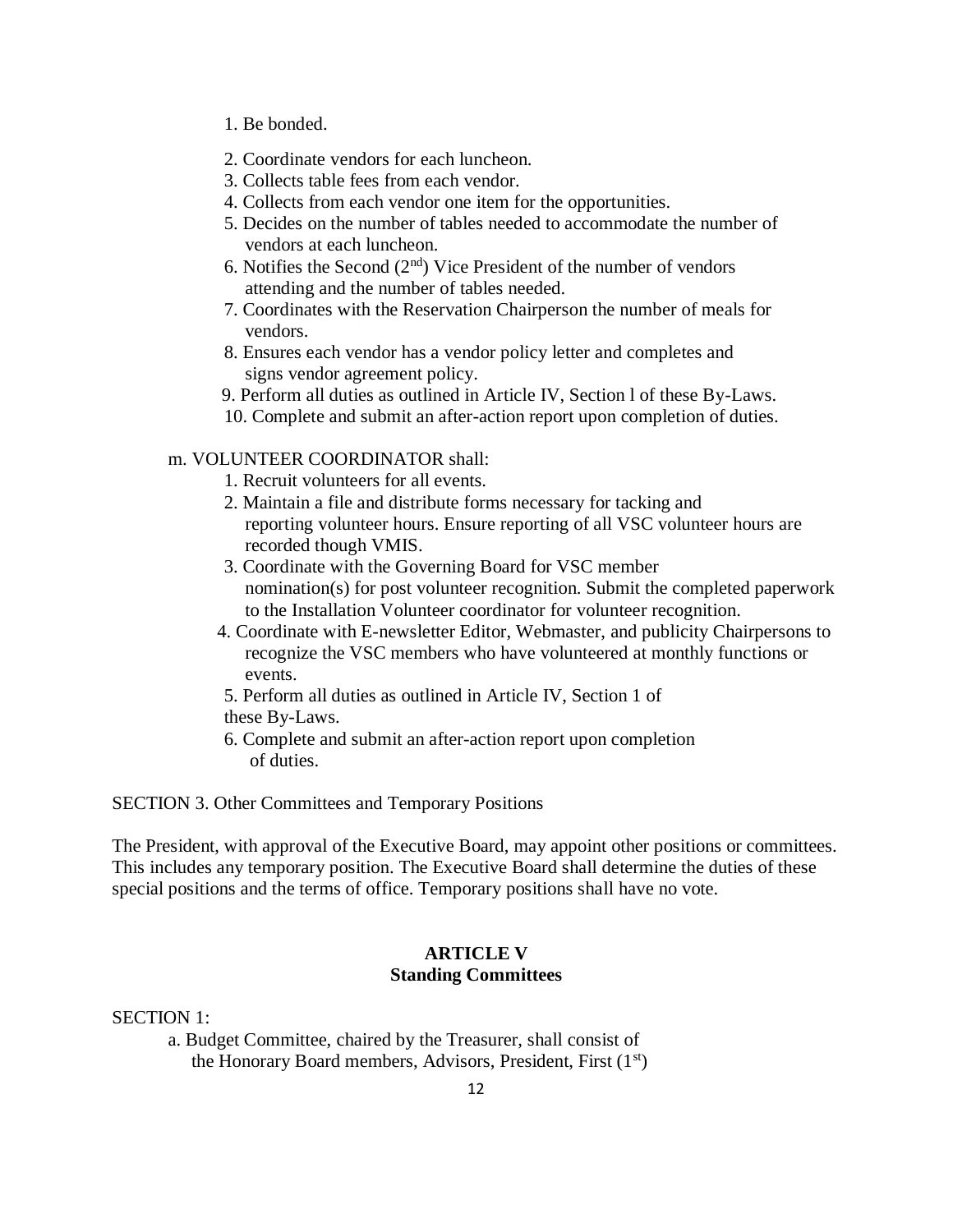Vice President, Second  $(2<sup>nd</sup>)$  Vice President, Ways and Means Chairman, and any other member considered necessary. This committee will meet in July to prepare the yearly operating and welfare budgets to be approved by the Governing Board and then presented to General Membership for approval during the first General Membership meeting in September. This committee will also organize and coordinate all a second budget meeting to be held in January to revise the approved Operating and Welfare budgets. The revised budgets will be presented to the Governing Board for approval in February.

#### b. Constitution Review Committee

 Will follow the directions as listed in ARTICLE III, Section 5 of the Constitution.

### c. Nominating Committee

 Will follow the directions as listed in ARTICLE VI, Section 2 of the Constitution.

#### d. Scholarship Committee

 The Scholarship Committee shall be chaired by the Scholarship Chairperson and shall consist of the President (or his/her designee). First (1<sup>st</sup>) Vice President (or his/her designee), Treasurer (and his/her designee), Secretary (or his/her designee), and at least three (3) eligible VSC members, and at the discretion of the chairperson, one or more community members may be invited to participate in the scholarship selection process. The committee will meet at the direction of the Scholarship Chairperson and determine the number of Scholarships to be awarded and their value. Recommendations will be presented to the Governing Board for approval. The committee shall complete the scholarship award selection process before the completion of the current Club year.

#### SECTION 2:

Other standing committees may be created, changed or abolished Direction of the President with the approval of the Executive Board.

### **ARTICLE VI Finance**

SECTION 1: Membership dues shall be reviewed and determined annually by the Governing Board. Anyone eligible for membership joining after 1 January will be assessed a half-year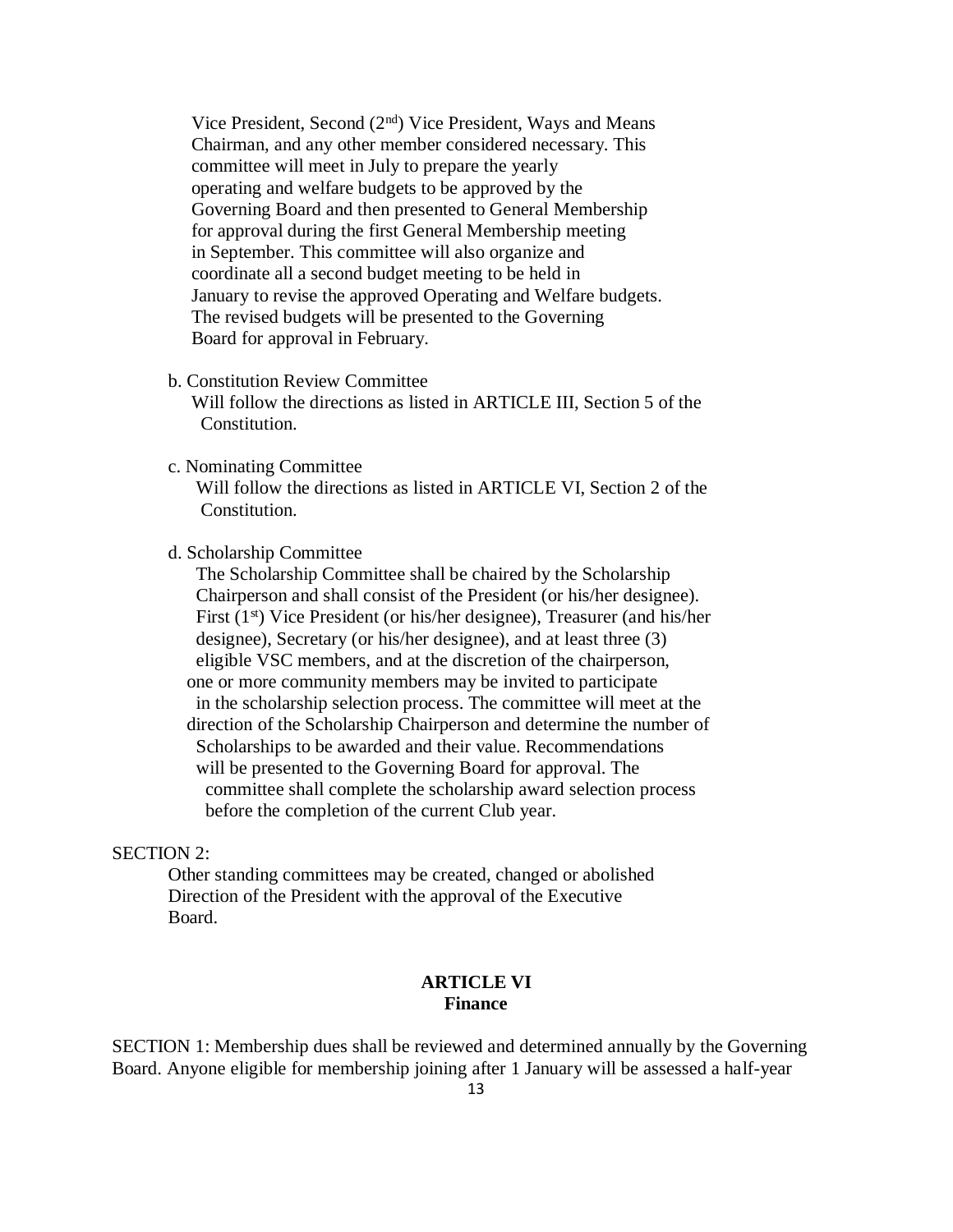membership. Anyone assigned to Fort Jackson in a student capacity of less than six (6) months may join the VSC for the half-year membership rate.

SECTION 2: The dues of associate members will be the same as dues for regular members. Honorary Members shall not pay dues.

SECTION 3: No refunds shall be given to any member leaving the post or voluntarily relinquishing membership. Memberships are not transferable.

SECTION 4: All reimbursement requests for expenses must be submitted to the Treasurer within thirty (30) days after expenses were incurred. Exceptions may be made at the discretion of the President.

SECTION 5: Unbudgeted expenditures of less than \$51.00 must be approved by the President or no reimbursement will occur. Unbudgeted expenditures of \$51.00 or more must be approved by a vote of the Governing Board at a regularly scheduled meeting or no reimbursement will occur.

SECTION 6: Recovering outstanding debts by club members will be coordinated and conducted by the Treasurer. The Treasurer shall recover Non-Sufficient Funds (NSF) charges and additional debt billed to VSC from the member incurring the charge. If the member fails to settle his/her debt, written notification will be mailed within thirty (30) days VSC. The member will have fourteen (14) days to make payment or membership privileges will be suspended until the debt is settled.

SECTION 7: The President, First (1st) Vice President, Second (2<sup>nd</sup>) Vice President, Treasurer, Property Chairperson, Reservations Chairperson, Membership Chairperson, Ways and Means Chairperson, and Vendor Coordinator shall be bonded. Other Governing Board positions may be bonded if deemed necessary.

### **ARTICLE VII Appreciation Gifts**

SECTION 1: The end of the Board year gift for the President will not exceed the budgeted amount.

SECTION 2: The end of the Board year gifts presented to the outgoing Governing Board by the President will not exceed budgeted amount per position.

## **ARTICLE VIII Meetings**

SECTION 1: The schedule of Governing Board meetings and monthly General Membership meetings will be determined by the Governing Board at the start of each board year.